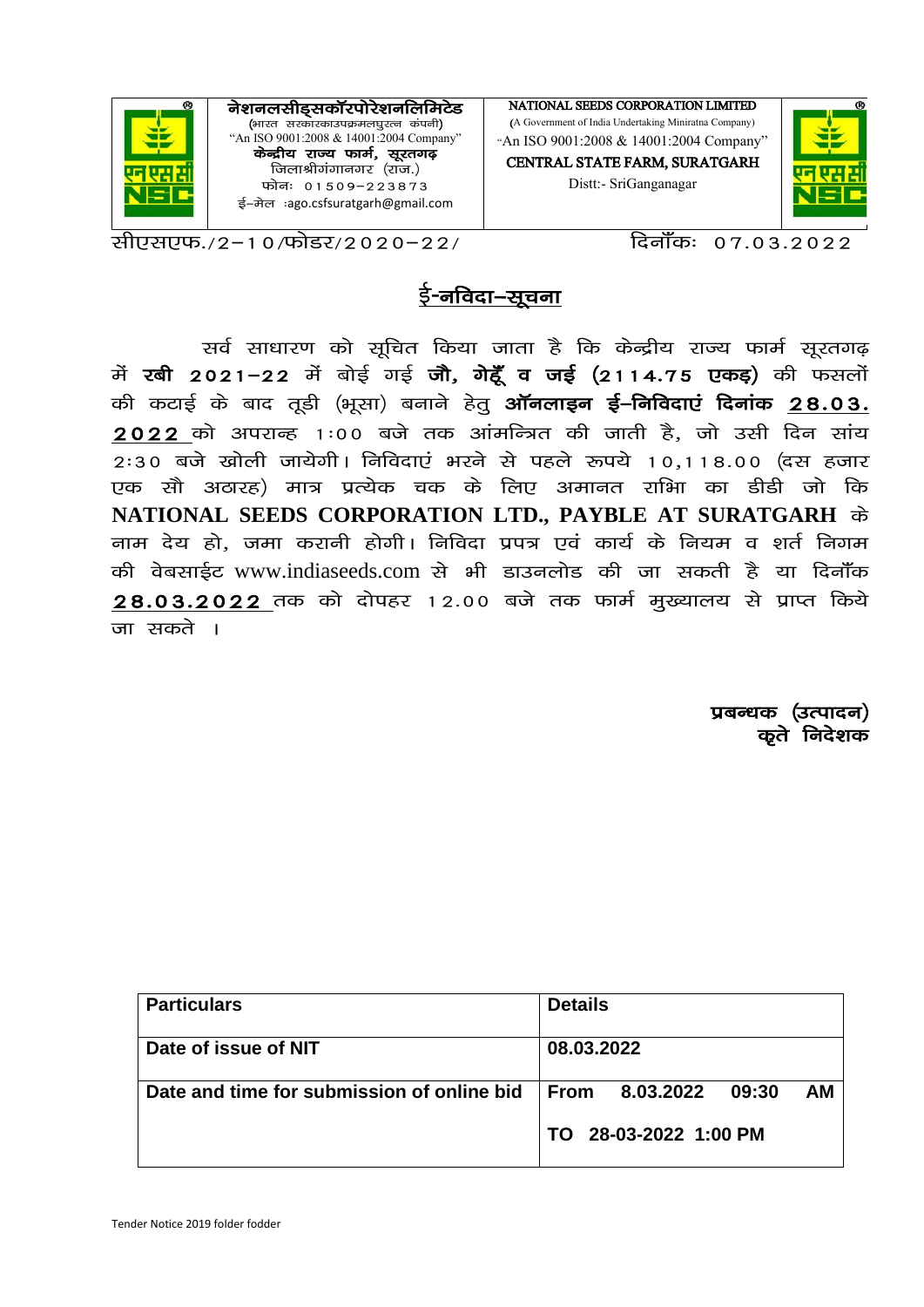| <b>Date</b><br>time<br>of<br>opening<br>and<br>of I | 28.03.2022 on 2:30 PM                        |  |  |  |
|-----------------------------------------------------|----------------------------------------------|--|--|--|
| Technical/Financial bid in online mode at           |                                              |  |  |  |
| NSC, HQ Suratgarh                                   |                                              |  |  |  |
| <b>Tender</b><br>(to<br>deposited<br>Fee<br>be      | Rs. 118.00 (Rs. 100+18% GST)                 |  |  |  |
| online/RTGS/NEFT)                                   |                                              |  |  |  |
| deposited<br><b>EMD</b><br>Fee<br>(to<br>be         | Rs. 10,000.00 per chak.                      |  |  |  |
| online/RTGS/NEFT) refer point no. 01 of             |                                              |  |  |  |
| T&C                                                 |                                              |  |  |  |
| <b>Address for communication</b>                    | <b>National</b><br><b>Seeds</b><br>Director, |  |  |  |
|                                                     | Corporation Limited,<br><b>Central</b>       |  |  |  |
|                                                     | State Farm, Suratgarh (Raj.)                 |  |  |  |
| <b>Contact Person (with Phone No. &amp; Email)</b>  | Veer Singh,                                  |  |  |  |
|                                                     | <b>Manager</b> (Production)-                 |  |  |  |
|                                                     | 08949598268                                  |  |  |  |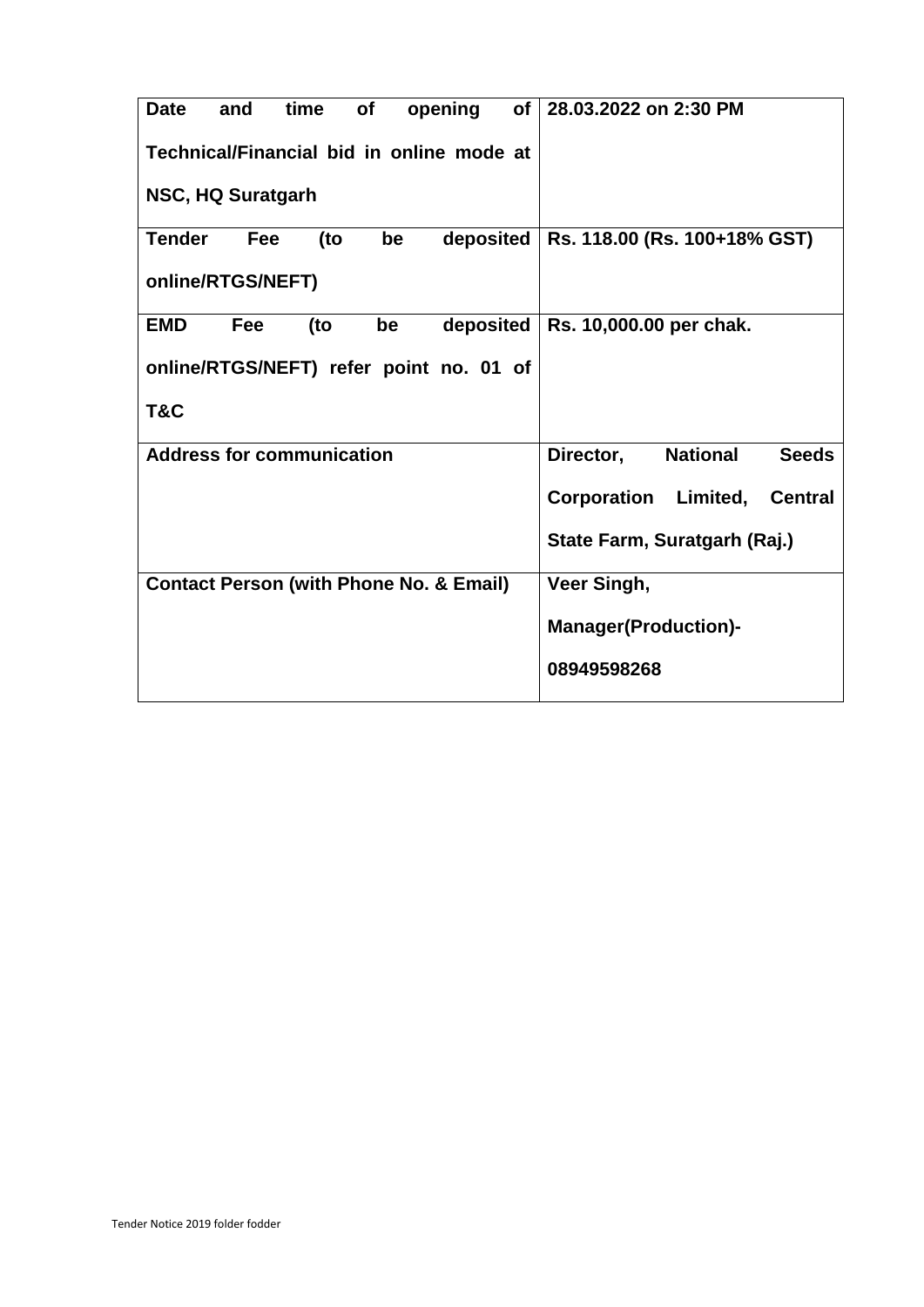#### **INSTRUCTIONS TO BIDDER – ONLINE MODE**

#### **DEFINITIONS:**

- **C1 India Private Limited:** Service provider to provide the e-Tendering Software.
- **NSCL e-Procurement Portal:** An e-tendering portal of National Seeds Corporation Limited ("NSCL") introduced for the process of e-tendering which can be accessed on [https://indiaseeds.eproc.in.](https://indiaseeds.eproc.in/)

### **I. ACCESSING / PURCHASING OF BID DOCUMENTS :**

 It is mandatory for all the bidders to have Class-III Digital Signature Certificate (With Both DSC Components, i.e. Signing & Encryption) from any of the licensed Certifying Agency under CCA, Ministry of Electronics and Information Technology, Government of India to participate in e-tendering portal of NSCL. Bidders can see the list of licensed CA's from the link www.cca.gov.in C1 India Pvt. Ltd. also facilitate Class III Digital Signature Certificate (With Both DSC Components, i.e. Signing & Encryption) to the bidders. Bidder may contact C1 India Pvt. Ltd. at mobile no. +91-8130606629 for DSC related queries or can email at vikas.kumar@c1india.com

 To participate in the e-bid, it is mandatory for the Applicants to get themselves registered with the NSCL e-Tendering Portal ([https://indiaseeds.eproc.in](https://indiaseeds.eproc.in/)) to have a user ID & Password which has to be obtained by submitting a non-refundable annual registration charges of Rs. 3416/ inclusive of all taxes through **online** mode. Validity of Registration is 1 year.

 The amendments / clarifications to the tender, if any, will be posted on the NSCL e-Tendering Portal ([https://indiaseeds.eproc.in](https://indiaseeds.eproc.in/)).

 To participate in bidding, bidders have to pay EMD (refundable) as per the amount mentioned in the tender document online through NEFT/RTGS after generating E-challan from [https://indiaseeds.eproc.in](https://indiaseeds.eproc.in/).

 To participate in bidding, bidders have to pay Tender Processing Fee of Rs. 570/- inclusive of all taxes (Non-refundable) through online mode (internet banking/debit card/credit card).

 The Bidder may modify or withdraw their bid after submission prior to the Bid Due Date. No Bid shall be modified or withdrawn by the Bidder after the Bid Due Date and Time.

 Both 'EMD' and 'Tender Document Fee' are mentioned in individual tender document as published at NSCL e-Tendering Portal ([https://indiaseeds.eproc.in](https://indiaseeds.eproc.in/)).

 For helpdesk, please contact e-Tendering Cell and Help Desk Support MondaytoFriday Ph: **0124-4302033/36/37, nsclsupport@c1india.com.**

 It is highly recommended that the bidders should not to wait till the last date of bid submission to avoid complications like internet connectivity issue, network problems, system crash down, power failure, browser compatibility issue, system compatibility issue, improper digital signature certificate problem etc. In view of this context, neither M/s National Seeds Corporation Limited nor M/s. C1 India Pvt. Ltd will be responsible for such eventualities.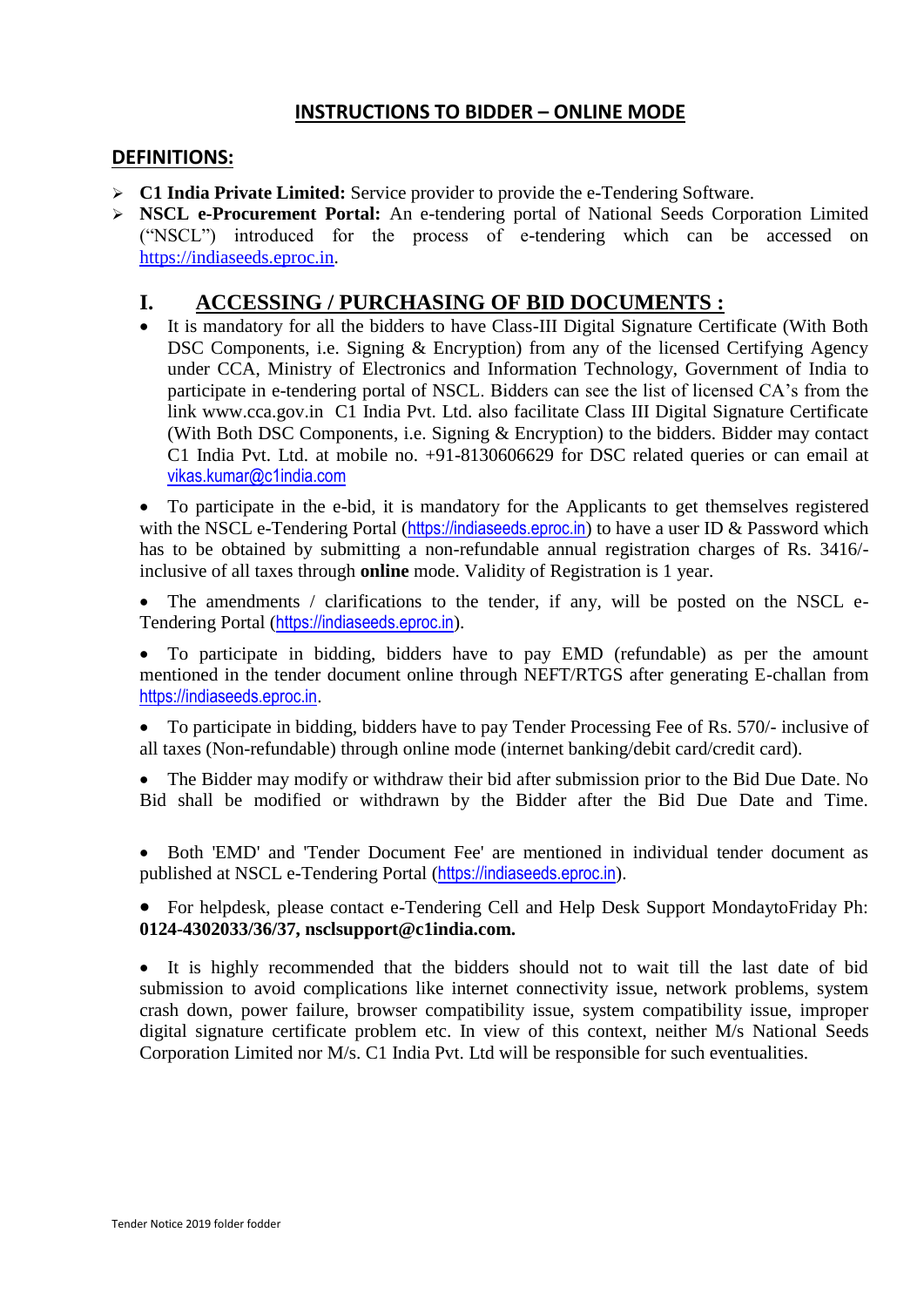### **Check list for Technical Requirement of Tender**

| <b>Particulars</b>                        | <b>Details</b> |
|-------------------------------------------|----------------|
| Copy of GST Registration                  |                |
|                                           |                |
| Copy of Pan Card                          |                |
| Copy of ID Proof i.e. Aadhar Card/Driving |                |
| License/Rashan Card etc.                  |                |
| Copy of Firm Letter Head                  |                |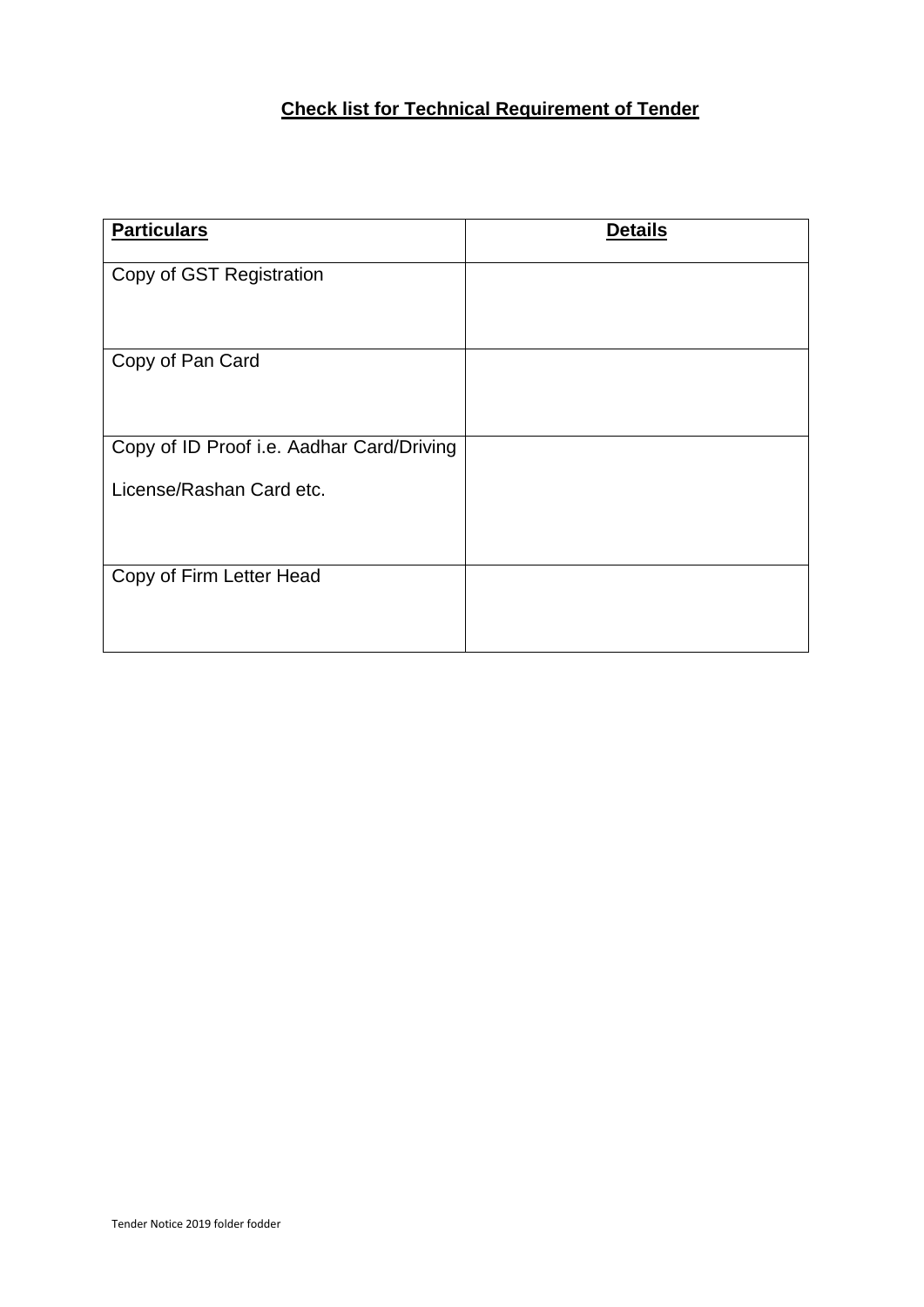# केन्द्रीय राज्य फार्म सूरतगढ़ (राज0)

#### फ़ार्म क्षेत्र में तूड़ी (फोडर) बनाने के लिए नियम व शर्ते

- 1. निविदा / खुलीबोली में भाग लेने के लिए इस कार्यालय में धरोहर राशि रू0 10118 (रू–दस हजार एक सौ जठारह मात्र) प्रत्येक चक के लिए डी- डी. जो कि **राष्ट्रीय बीज निगम लिमिटेड, सूरतगढ**़ के नाम देय हो फार्म खजांची के पास जमा करवाने होगें। एक से ज्यादा चक लेने पर प्रत्येक चक की रू0 10000/– .<br>अलग से जमा कराने होगें। तभी ई—निविदा / निविदा प्रपत्र / खुलीबोली मान्य होगे। धरोहर राशि कार्य<br>संतोषजनक ढंग से पूरा होने पर बिना ब्याज के लौटा दी जावेगी। खरीदे गये क्षेत्र की 25 प्रतिशत रकम उसी दिन जमा करानी होगी। यदि 25 प्रतिशत रकम जमा नहीं की तो अमानत राशि जब्त कर ली जायेगी । ठेकेदार को पेन नम्बर, वोटर पहचान पत्र की प्रति देनी जरूरी है।
- जौ, गेंहूँ व जई की तुड़ी बनाने के लिए कार्य शुरू करने से पहले खरीदे गये क्षेत्र की सम्पूर्ण रकम जमा  $2.$ करानी होगी।
- थ्रेसर, मजदर, टैक्टर—टाली आदि सभी की ब्यवस्था ठेकेदार को करनी होगी ।  $3<sub>l</sub>$
- तूड़ी बनाने के समय गेहूं, जौ व जई का दाना (अनाज) निकलेगा वह फार्म में जमा कराना होगा।  $4.$
- तूड़ी की ट्राली/ट्रक को बाहर ले जाने से पहले संबंधित चक ईन्चार्ज से गेट पास लेना होगा। 5.
- ठेकेदार स्वयं गेटपास पर हस्ताक्षर करे अथवा अपने व्यक्ति को अधिकार पत्र दे जो कि गेट पास पर 6. हस्ताक्षर करे।
- तड़ी बनाने का कार्य सील्ला चगाई करने के बाद ही शरू करना होगा तथा चक ईन्चार्ज के बताने पर ही  $\overline{7}$ . कार्य शुरू करना होगा।
- तूड़ी बनाने व ले जाने का कार्य सुबह 8.00 बजे से सायं 5.00 तक करना होगा। तूड़ी बनाने का समय 8. कटाई के 15 दिन बाद तक का होगा।
- कार्य के दौरान ठेकेदार के द्वारा लगाये जाने वाले श्रमिकों के भुगतान की सम्पूर्ण जिम्मेदार ठेकेदार की  $\mathbf{Q}$ होगी, इसके लिए फार्म कतई जिम्मेदार नहीं होगा ।
- 10. कार्य करने के दौरान यदि ठेकेदार द्वारा फार्म की अन्य सम्पत्ति का कोई नुकसान किया तो उसकी भरपाई ठेकेदार से की जावेगी तथा तूड़ी की सुरक्षा की जिम्मेदारी तूड़ी लेने वाले ठेकेदार की होगी। यदि प्राकृतिक आपदा से तूड़ी में नुकसान हुआ तो फार्म जिम्मेदार नहीं होगा।
- 11. तुड़ी बनाते समय या ले जाते समय अगर कोई दुर्घटना हो जाये तो उसकी जिम्मेवारी पूर्ण रूप से ठेकेदार को होगी।
- 13 यदि कोई ठेकेदार कार्य बीच में छोड़ देता है तो उसकी अमानत राशि व 25 प्रतिशत रकम जब्त करली जायेगी ।
- 14 सभी प्रकार की वैधानिक देयता ठेकेदार की होगी ।
- 15 यदि किसी भी शर्त या मामले के कारण एनएससी और दूसरी पार्टी के बीच कोई विवाद उत्पन्न होता है, तो दोनों पक्ष इस आपसी समझ और चर्चा के माध्यम से हल करने का विकल्प चुनेंगे। यदि चर्चा के बाद भी विवाद बना रहता है, तो यह समय–समय पर संषोधित किए गए मध्यस्थता और सुलह अधिनियम, 1996 के प्रावधानों के तहत मुद्दों को हल करनें के लिए पार्टियों पर बाध्यकारी होगा। इस प्रावधान के तहत, दोनों पक्षों की सहमति से राष्ट्रीय बीज निगम के अध्यक्ष–सह–प्रबंध निदेषक इस मुद्दे को हल करनें के लिए एकमात्र मध्यस्थ नियुक्त करेंगे और दोनों पक्षों को निर्णय का पालन करना होगा। कानून के न्यायालय में जानें से पहले पक्ष मध्यस्थता के माध्यम से इस विवाद को हल करने के लिए बाध्य होंगे। मध्यस्थता नई दिल्ली में और अंग्रेजी भाषा में आयोजित की जाएगी। न्याय क्षेत्राधिकार दिल्ली की अदालत होगा।